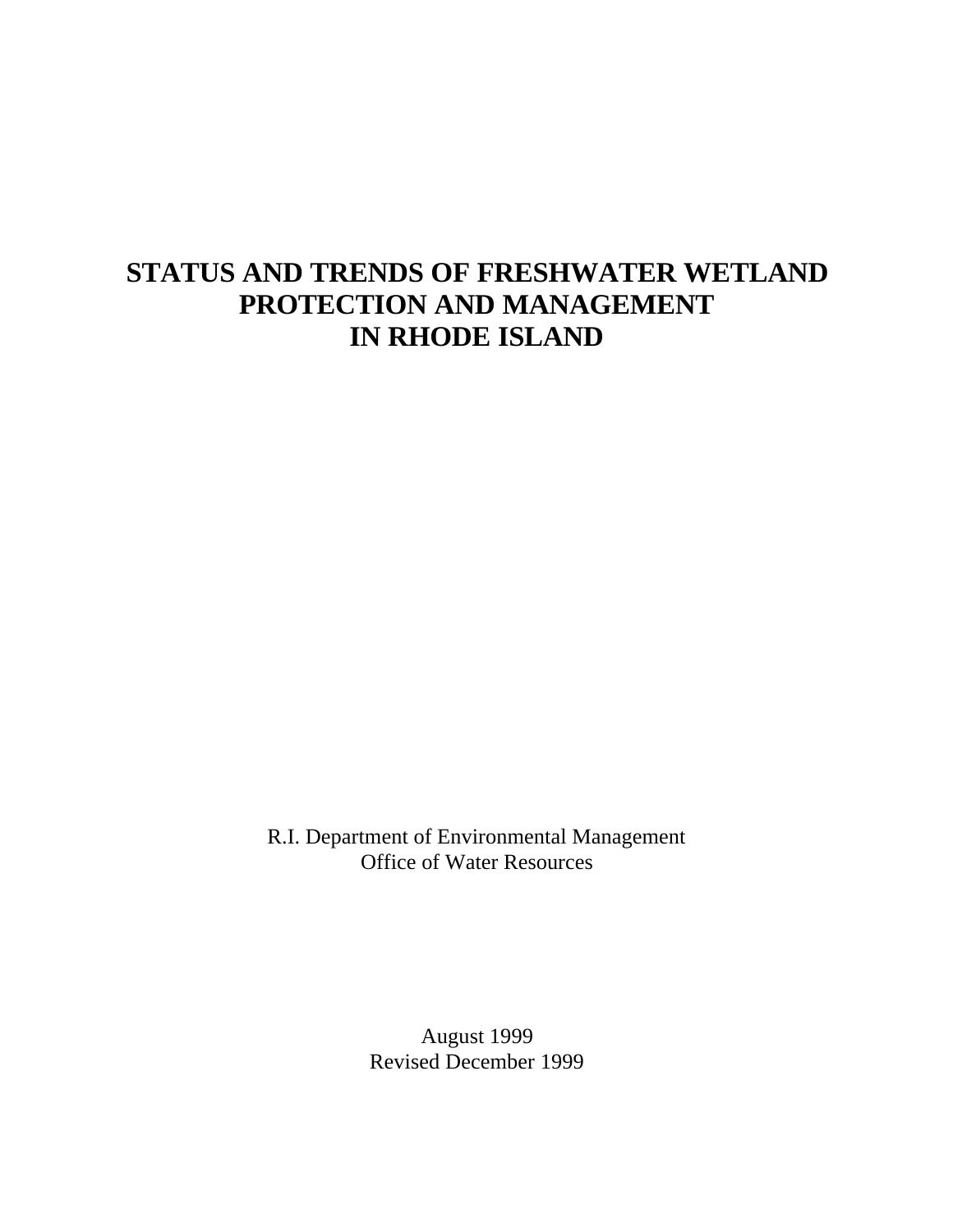## **STATUS AND TRENDS OF FRESHWATER WETLANDS PROTECTION AND MANAGEMENT IN RHODE ISLAND**

# **TABLE OF CONTENTS**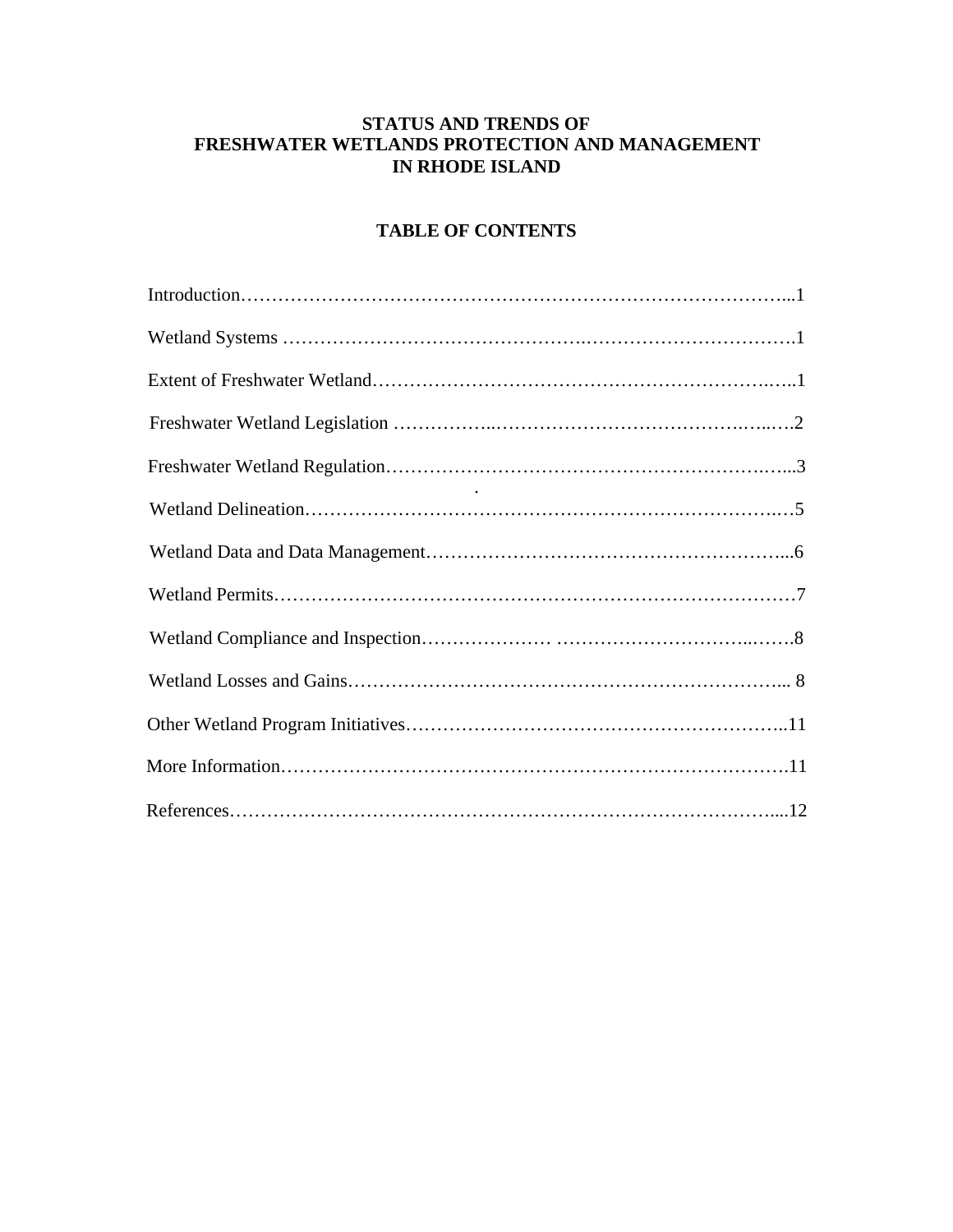#### **Introduction**

There are approximately 112,000 acres of freshwater wetlands in Rhode Island comprising 16.2% of the State's area. Under Title 2, Chapter 1 of the Rhode Island General Laws, the Department of Environmental Management (DEM) must approve alteration of the majority of the State's freshwater wetlands. DEM is obligated to report to the Environmental Protection Agency (EPA) on the State's wetlands permitting and enforcement programs as well as other wetland protection and management initiatives. This Status and Trends report summarizes 1) data on the extent of Rhode Island's freshwater wetlands, 2) wetland regulatory reforms of the 1990's, 3) freshwater wetland permit and enforcement actions for the years 1996 through 1998, and 4) the extent of wetland losses and gains during the same period.

#### **Wetland Systems**

The United States Fish and Wildlife Service Classification of Wetlands and Deepwater Habitats of the United States (Cowardin, et al., 1979) groups wetlands into five major systems, three of which are freshwater systems: the palustrine, lacustrine, and riverine systems. Most of Rhode Island's freshwater wetlands are **palustrine** wetlands including palustrine forested, scrub-shrub, emergent, and open water wetlands. Rhode Island's palustrine wetlands include swamps, marshes, bogs, and ponds. The **lacustrine** system includes wetlands with nonpersistent emergents, submergents, and floating plants as well as deepwater habitats, such as Rhode Island's lakes, reservoirs, and ponds that are larger than 20 acres in size and/or greater than 2 meters in depth. The **riverine** system includes both wetlands and deepwater habitats that occur within a channel. The riverine system includes Rhode Island's rivers, perennial streams, and intermittent streams.

#### **Extent of Freshwater Wetland**

According to the Rhode Island Geographic Information System dataset (1988) there are 92,536 acres of palustrine wetland, 17,518 acres of lacustrine wetland and deepwater habitat, and 1,839 acres classified as riverine within Rhode Island. Palustrine wetlands represent 13.4% of the State's surface area; lacustrine areas represent 2.5%; and riverine areas represent 0.3% of Rhode Island's area. In total, freshwater wetlands and deepwater habitats comprise approximately 16.2% of Rhode Island's surface area.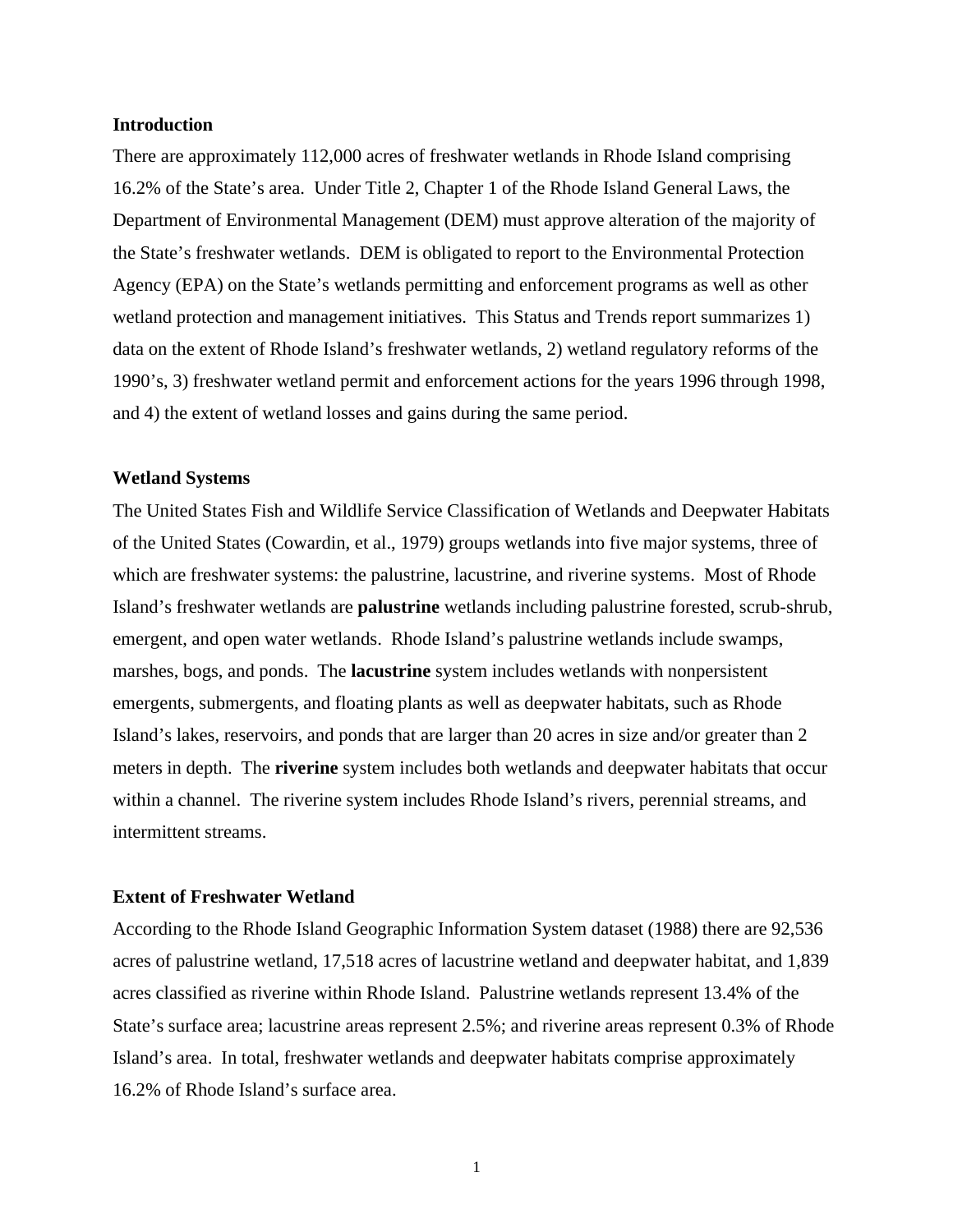The most abundant wetland type in Rhode Island is palustrine forested wetland, commonly known as wooded swamps. There are approximately 72,000 acres of swamp dominated by either red maple (*Acer rubrum*) or Atlantic white cedar (*Chamaecyparis thyoides*) trees. Red maple swamps are more common; they occur on poorly and very poorly drained soils throughout the State. Other classes of Rhode Island wetlands and their approximate acreage are listed in Table 1.

#### **Freshwater Wetland Legislation**

Rhode Island's freshwater wetlands are under the jurisdiction of both the federal and state governments through the authority of several statutes. The major federal laws that effect freshwater wetlands are the National Environmental Policy Act (NEPA) of 1969, and the Federal Water Pollution Control Act of 1972 (Clean Water Act, 33 U.S.C. 1251 et seq). NEPA requires all federal agencies that propose alteration of wetlands to complete alternative analyses and environmental reports that assess the impacts to wetlands and other resources. The Clean Water Act Section 404 gives authority for the regulation of wetlands to the USACE and the EPA. Permits are required from the USACE for discharges of dredged or fill material into wetlands. Through Section 401 of the Clean Water Act DEM can ensure compliance with the State's water quality standards thereby protecting wetlands.

Rhode Island was among the first states in the nation to pass its own legislation to protect freshwater wetlands. According to the Freshwater Wetlands Act (1971) (R. I. Gen. Laws §2-1- 18 et seq.) it is the public policy of the State of Rhode Island and Providence Plantations to preserve the purity and integrity of the State's freshwater wetlands in order to protect the health, welfare, and general well-being of the public. Section 2-1-18 of the Act describes the wetland functions and values that are regulated and preserved: floodwater storage, groundwater recharge, water quality improvement, wildlife habitat and recreation.

In 1995, Governor Almond issued Executive Order 95-12, which established the Governor's Advisory Committee on Wetlands and Septic Systems. The Governor directed this Committee to review DEM's freshwater wetlands and septic systems programs and to recommend ways to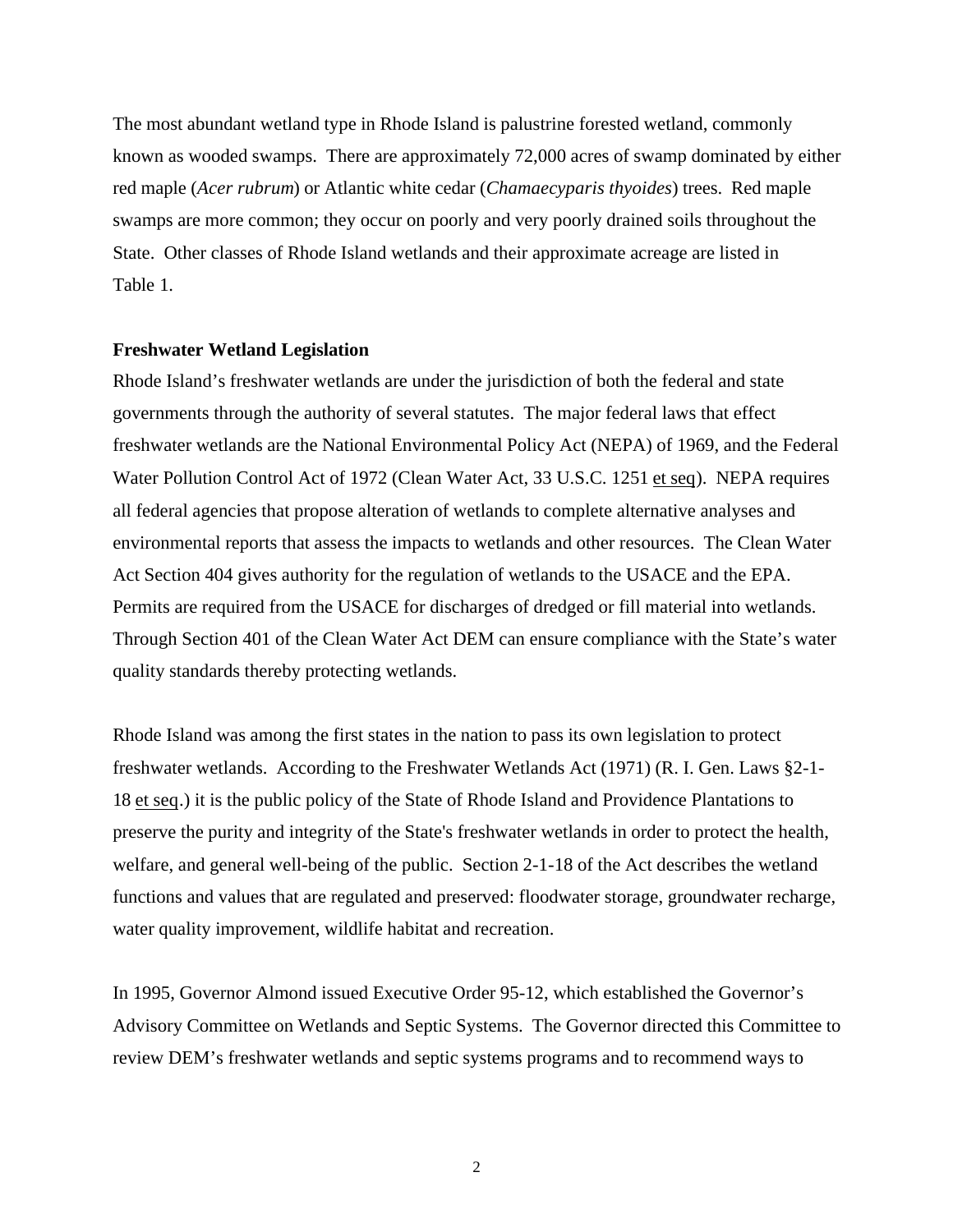| <b>Type</b>                  | <b>Area</b><br>(acres) |
|------------------------------|------------------------|
| Palustrine system            |                        |
| Forested wetland             |                        |
| deciduous wooded swamp       | 60,694                 |
| coniferous wooded swamp      | 10,900                 |
| dead wooded swamp            | 225                    |
| Scrub-shrub wetland          |                        |
| shrub swamp                  | 9,606                  |
| shrub fen or bog             | 2,060                  |
| Emergent wetland             |                        |
| marsh or wet meadow          | 4,341                  |
| emergent fen or bog          | 229                    |
| Open water wetland           |                        |
| ponds                        | 4, 481                 |
| Lacustrine system            |                        |
| Lacustrine open water        | 17,518                 |
| Riverine system              |                        |
| Riverine nontidal open water | 1,832                  |
| Riverine tidal open water    |                        |

Table 1. Freshwater wetland and deepwater habitats of Rhode Island (RIGIS 1988)

\_\_\_\_\_\_\_\_\_\_\_\_\_\_\_\_\_\_\_\_\_\_\_\_\_\_\_\_\_\_\_\_\_\_\_\_\_\_\_\_\_\_\_\_\_\_\_\_\_\_\_\_\_\_\_\_\_\_\_\_\_\_\_\_\_\_\_\_

Total area 111,893

improve the regulations, the overall operation of the programs, and the protection of wetlands. The Committee's Final Report (1995) included 60 recommendations for operational and legislative changes within these two programs. The Committee then drafted revised wetlands legislation, and the Governor's Office introduced the legislation to the General Assembly in March 1996. The bill failed to pass in 1996, and was reintroduced, in slightly modified forms, in 1997, 1998, and again in 1999, without success.

#### **Freshwater Wetland Regulation**

DEM is the State agency charged with protection and regulation of the majority of the State's freshwater wetlands. The Office of Water Resources (OWR) and the Office of Compliance and Inspection (OCI) currently administer and enforce the Wetlands Act and the *Rules and*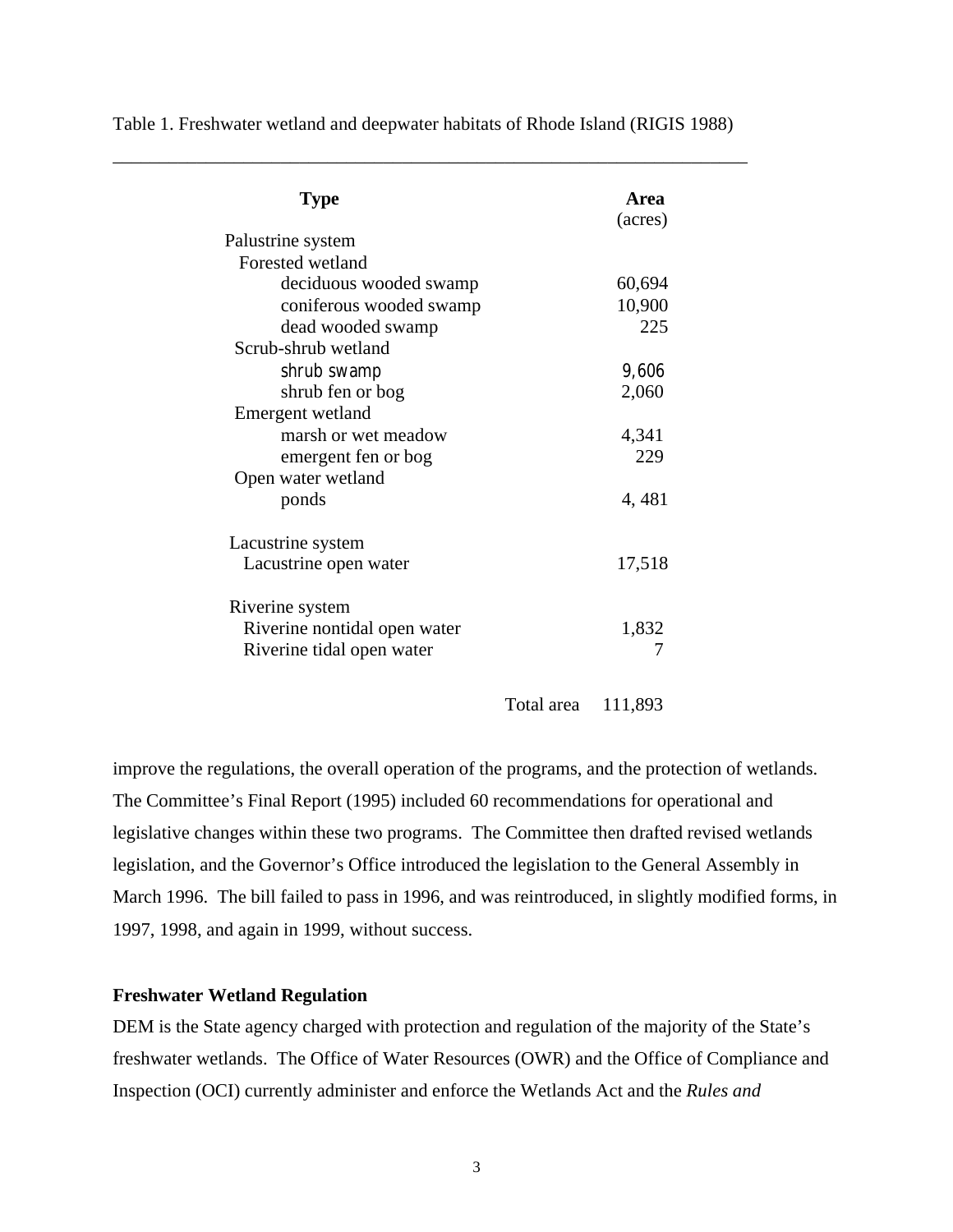*Regulations Governing the Administration and Enforcement of the Act* (April 1998). In general, approval is required for any activity that may alter the character of any freshwater wetland. Applicants are required to avoid and minimize all impacts to wetlands, and no random, unnecessary, or undesirable alteration to wetlands is permitted. Exempt activities, as specified by law or by the Rules, which are carried out in a manner which is protective of wetland functions and values, do not need a specific written approval from DEM. Certain projects including new farm roads, new farm ponds, and drainage structures for agricultural purposes are regulated by DEM's Office of Agriculture and Resource Marketing. The Office of Agriculture coordinates the review and evaluation of such projects with the OWR to ensure that such projects represent insignificant alterations to freshwater wetlands.

If a freshwater wetlands permit is required from DEM the application usually takes either one of two forms, depending on the extent of the proposed wetland alteration. Both application types are reviewed in the order in which they are received, except that any application that is submitted with a *Certificate of Critical Economic Concern* is given priority review.

The applicant may submit a *Request for a Preliminary Determination* application to determine if the Wetlands Act applies, if the proposed project represents an insignificant alteration of wetland, or if the proposed project represents a significant alteration of wetland. There are no public notice requirements for this application type. The Act requires that DEM make a determination within 30 days of the receipt of a complete application, however, the average decision time for this type of application is approximately 45 to 60 days. The DEM has committed in its workplan to reducing the decision times.

If the proposed project represents a significant alteration of wetlands, then an *Application to Alter* would be filed. An *Application to Alter* includes a 45-day public notice period. If a substantive objection is received during the public notice period, then a public hearing is scheduled. A city or town may vote to disapprove an application during the public notice period and DEM is then obligated to deny the application. The average decision time for an *Application to Alter* is approximately 1 year from the receipt of a complete application. If the application is submitted with a *Certificate of Critical Economic Concern,* the decision time is approximately 4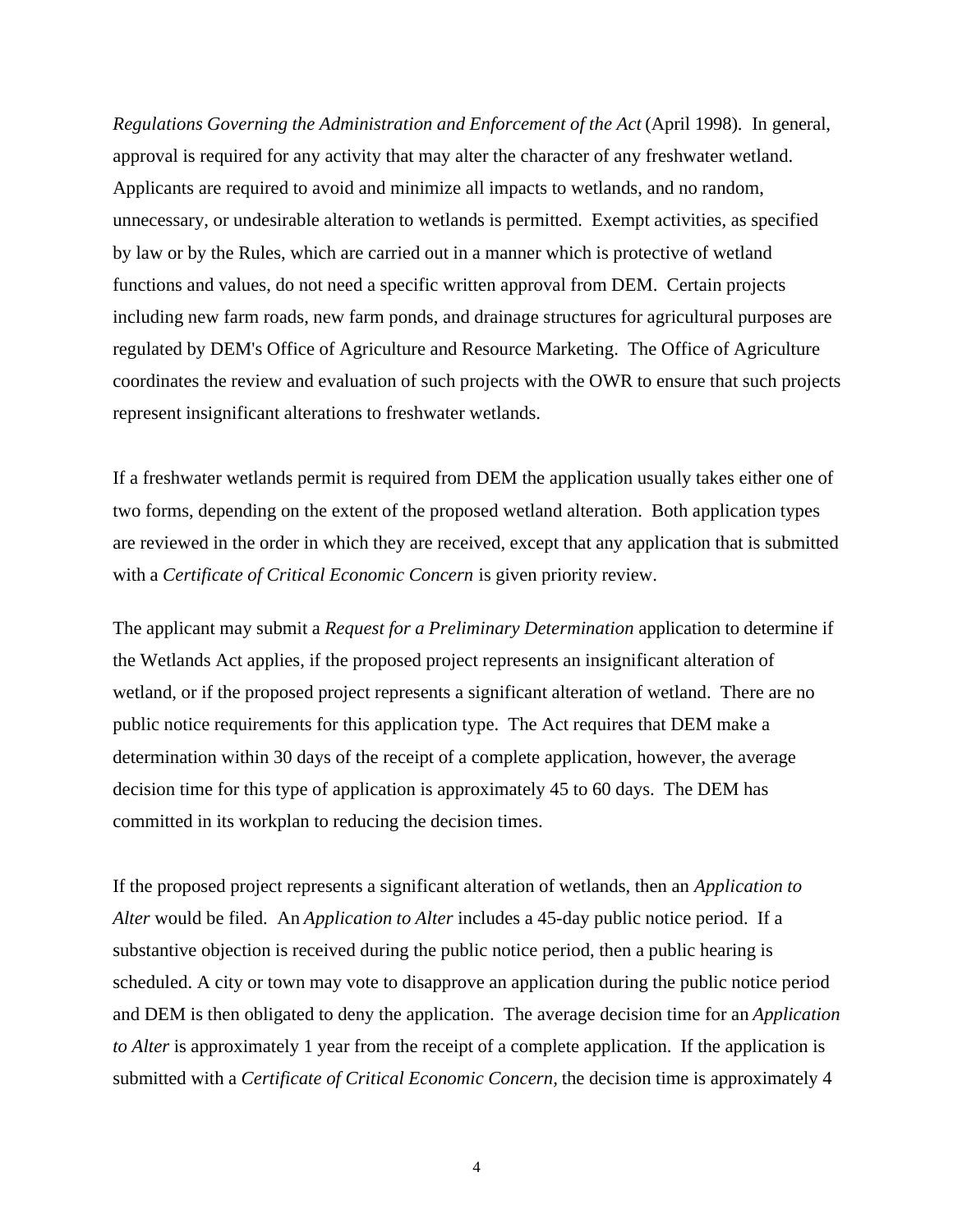to 6 months. Processing times may vary depending upon the completeness of the application submitted.

Within the last five years, DEM has implemented several regulatory changes aimed at clarifying and streamlining the Wetland Program. In 1994, DEM completed a comprehensive revision of the wetland Rules in order to codify practices, results of case law, and policies which had developed since the Rules were last revised in 1981. In 1997, the OWR finalized a coordinated review process with the USACE, New England District, for wetland alteration under the authority of the Clean Water Act, Section 404. DEM implements the Programmatic General Permit (PGP) authorized by the USACE for freshwater wetland alterations that are below specified thresholds. In April 1998, as part of a continuing streamlining initiative, DEM promulgated additional revisions to the wetland Rules to expand the list of activities exempt from permit requirements, provided that certain standard conditions are met (Rule 6.00).

In 1996, the State legislature passed a revision to R.I. Gen. Law §46-23-6 which gave the Coastal Resources Management Council (CRMC) exclusive jurisdiction over freshwater wetlands in the vicinity of the coast. It was the legislators' objective to eliminate duplicative permitting requirements for freshwater wetlands in the coastal zone. DEM and the CRMC have delineated a jurisdictional boundary which is depicted on maps that are available at the agencies and the municipalities. CRMC has promulgated *Rules and Regulations Governing the Protection and Management of Freshwater Wetlands in the Vicinity of the Coast* (August 1999) to implement the legislative change. Henceforth, freshwater wetlands on the shoreward side of the jurisdictional boundary will be regulated by the CRMC, while wetlands on the landward side of the boundary will be regulated by DEM. The CRMC will adhere to the same baseline standards of freshwater wetland protection as those upheld by DEM under the Wetlands Act.

#### **Wetland Delineation**

One of the more substantive changes made to the Rules in 1994 was related to the definition and delineation of freshwater wetlands. The Wetlands Act defines freshwater wetlands as:

"marshes, swamps, bogs, ponds, rivers, river and stream floodplains and banks, areas subject to storm flooding and flowage; emergent and submergent plant communities in any body of fresh water including rivers and streams and that area of land within 50 feet of the edge of any bog, marsh, swamp, or pond."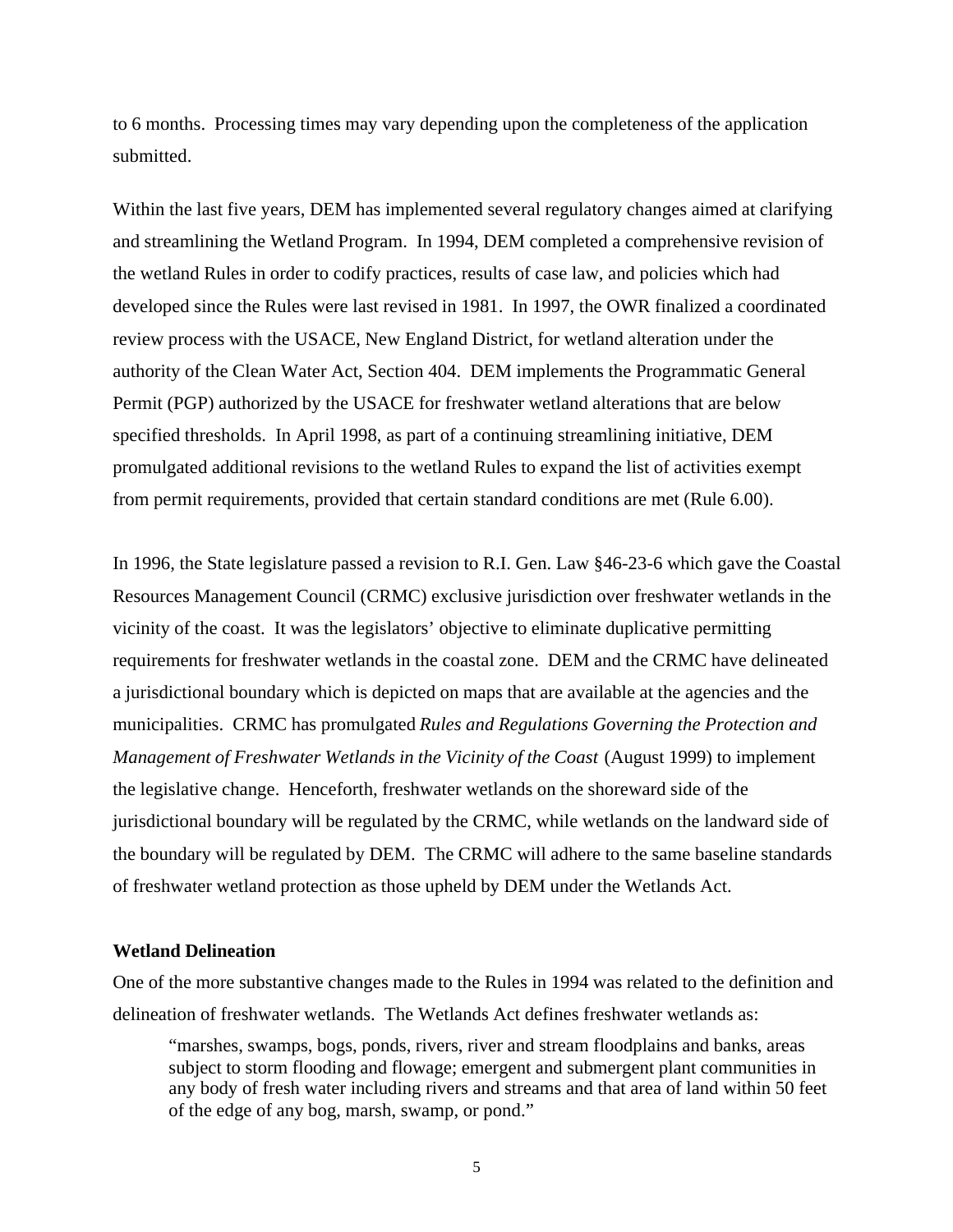Wetland types are further defined based on indicator plants or hydrology. Some of these definitions are not in step with current science, particularly the hydrological criteria. As a result delineation in Rhode Island had been based almost exclusively on vegetation dominance. This has been problematic in certain circumstances because many of the indicator plants listed in the Act grow in both wetlands and uplands.

Through the 1994 revisions to the Rules, DEM presented criteria for wetland delineation that are more consistent with current science; these criteria referenced hydrological indicators and soils to a greater degree than the prior Rules (Appendix 4). The Rules advised that, if an edge cannot be determined based on vegetation alone, then "other hydrological indicators must be considered." These indicators are physical features that can be observed and used as evidence of the presence of surface water or shallow groundwater at some time during the year. The Rules included "morphological features or properties associated with hydric soils as one of the hydrologic indicators." Although the Rules recognize two official parameters (vegetation and hydrology), soils can be used to document the hydrology. The Rules also stated that the *Corps of Engineers Wetlands Delineation Manual* (Environmental Laboratory 1987), which requires the presence and documentation of hydrophytic vegetation, hydrologic indicators, and hydric soils, would be acceptable for delineation of wetlands in Rhode Island.

#### **Wetland Data and Data Management**

The OWR and OCI use the windows-based *Visual Foxpro* data management system to manage and track the flow of paper associated with all wetlands applications and enforcement complaints. The system, which has been in place since 1985, was upgraded to the visual system in 1999 (version 2.5), and at the same time it was made Y2K compliant. *Foxpro* is used heavily and effectively for tracking all events, retrieving information, generating reports, and to some extent for workload management. A geographic information component may be incorporated into the data system and ultimately a spot location reference may be in place for all applications and enforcement actions. A separate DEM-wide permit streamlining effort is underway, and it is estimated that by September 2000 an ORACLE data management system may be developed which would link wetlands data with other programs.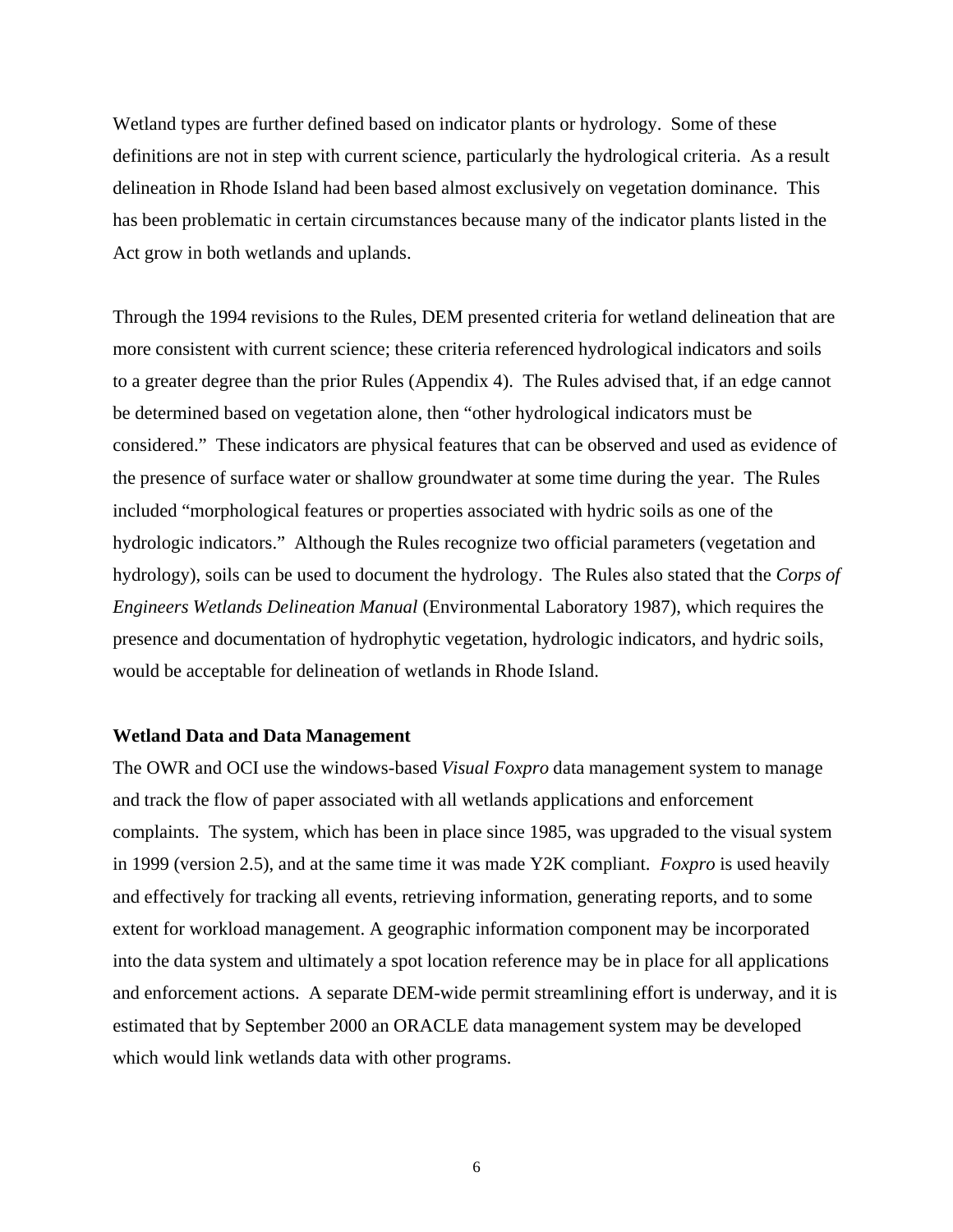Almost ten years ago, Rhode Island's freshwater wetlands were delineated and classified using 1988 panchromatic aerial photographs (scale 1:24,000; minimum map unit  $\frac{1}{4}$  acre). They were then digitized for incorporation into the RIGIS database. The RIGIS wetlands maps and dataset are seldom used by the permitting or compliance staffs because they do not provide the parcellevel detail necessary to make site specific determinations. However, the RIGIS-based wetlands dataset is used by others within DEM and by municipalities, consultants, and scientists for project planning, research, management and assessment. There is some interest in updating the statewide wetland mapping due to the age and the limitations of the original delineations and classifications.

DEM's aerial photograph collection is used frequently by OWR and OCI biologists to identify and classify wetlands, to determine wetland size, to assess wetland function, to identify unauthorized alterations, etc. The collection includes panchromatic stereoscopic contact prints for the years 1970, 1985, 1992, 1995, and 1999 at scales of 1: 9600 or 1:12,000. In addition DEM has monoscopic photographs for 1972 and 1981. This photograph collection enables staff biologists to visually observe and monitor wetland change at any location in the State at various time intervals since the Act was enacted in 1971. These photographs are available for public inspection on an appointment basis.

#### **Wetland Permits**

In the calendar years 1996, 1997, and 1998 the OWR Wetlands Program issued 416, 362, and 328 new permits respectively. In each of these three years, over 90% of the new permits were for projects involving insignificant alterations to wetlands. A total of 69 significant alteration permits and 8 emergency permits were granted during this time period. Eleven applications were denied in 1996 through 1998.

The greatest number of new permits were issued for residential development, including new residential lots, modifications to already developed lots, and residential subdivisions. Permits for residential development represented 58% of the permits issued in 1996, 52% of the permits issued in 1997, and 57% of the permits issued in 1998. Permits issued for apartments and condominiums are not included in these figures.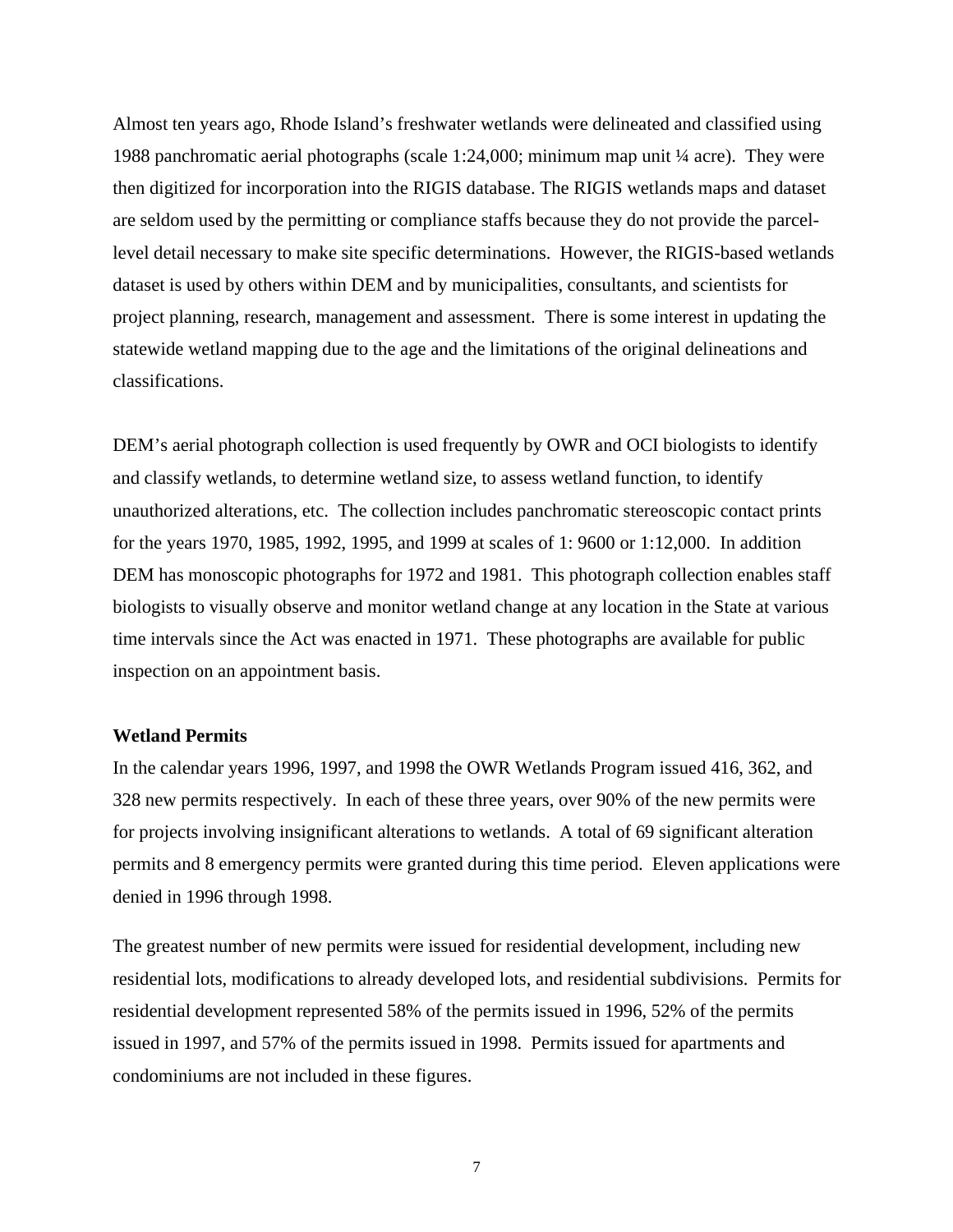More specifically, the greatest number of permits granted in each of the years 1996, 1997, and 1998 was for the development of new residential lots: 127, 107, and 161, respectively. This represents 31%, 30%, and 49% of the total permits granted in each of those years. During that 3 year period, 44 of the permits for residential development were significant alteration permits, 29 of which were significant alteration permits for new residential lots. The numbers of insignificant alteration and significant alteration permits granted for other project types are given in Table 2.

#### **Wetland Compliance and Inspection**

During calendar year 1998, the OCI received 593 wetland-related complaints. The OCI issued 68 enforcement actions, including, warning letters, Notices of Intent to Enforce, and Notices of Violation. The OCI also determined that 110 complaints were unfounded and that 62 additional complaints needed no further action. A total of 639 inspections were completed in 1998. A majority of enforcement actions are resolved without the need for adjudication or court action. The OCI seeks informal resolution of enforcement actions whenever possible. When necessary, cases are referred to the State's Attorneys General Office for prosecution; however no cases were referred in 1998. It is a goal of DEM's workplan to eliminate the backlog of enforcement cases.

#### **Wetland Losses and Gains**

Based on a review of *Application to Alter* files, the OWR has determined that 4.1 acres of wetland loss were authorized in 1993 through 1995 through 18 permit decisions (Table 3). During the same period, there were 2.1 acres of wetland gain authorized through one permit.

Table 3. Wetland loss and gain (acres) authorized by *Application to Alter* permits granted during 1993 through 1995.

|                     | 1993    | 1994 | 1995 | Total |
|---------------------|---------|------|------|-------|
| <b>Wetland loss</b> | 2.9 ac. | 0.6  | 0.6  | 4.1   |
| Wetland gain        |         | 2.1  |      | 2.1   |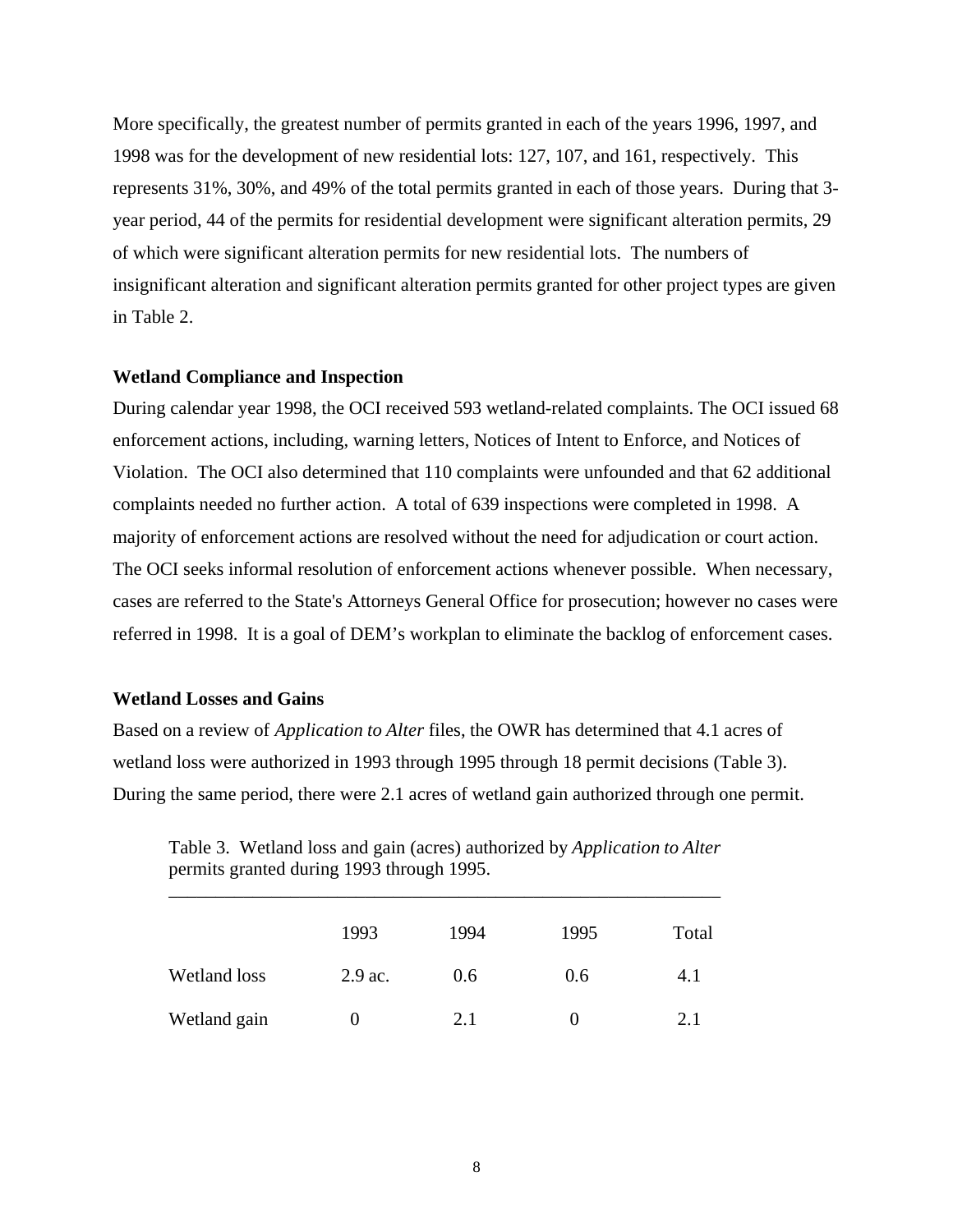## **Table 2. Wetland permits granted 1996 through 1998 (Foxpro 1999)**

|                                          |                  | <b>Number of permits</b> |                  |                |  |
|------------------------------------------|------------------|--------------------------|------------------|----------------|--|
|                                          | 1996             | 1997                     | 1998             | <b>Totals</b>  |  |
| Permit type /project type                |                  |                          |                  |                |  |
| <b>Insignificant alterations</b>         |                  |                          |                  |                |  |
| Apartments/condos                        | 8                | 10                       | 6                | 24             |  |
| <b>Residential lots</b>                  | 182              | 127                      | 145              | 454            |  |
| Residential subdivisions                 | 49               | 42                       | 30               | 121            |  |
| Office/commercial                        | 36               | 46                       | 48               | 130            |  |
| School/church                            | 10               | 7                        | 2                | 19             |  |
| Industrial subdivision                   | $\overline{c}$   | 3                        | $\boldsymbol{0}$ | 5              |  |
| Parks/recreation                         | $\overline{4}$   | 5                        | 3                | 12             |  |
| Golf course                              | $\mathbf{1}$     | $\overline{2}$           | $\overline{2}$   | 5              |  |
| Road and bridge recon.                   | 17               | 11                       | 10               | 38             |  |
| Driveway/access road                     | 2                | 5                        | 5                | 12             |  |
| Trails, paths, footbridges,<br>sidewalks | 6                | $\overline{4}$           | $\overline{4}$   | 14             |  |
|                                          |                  |                          |                  |                |  |
| Drainage and subdrains                   | 11               | 11                       | 12               | 34             |  |
| Utilities and wells                      | 25               | 26                       | 13               | 64             |  |
| Dam repair                               | $\overline{0}$   | $\mathbf{0}$             | $\mathfrak 3$    | 3              |  |
| Fish ladder                              | $\mathbf{0}$     | $\overline{0}$           | 3                | 3              |  |
| New pond/pond                            | 5                | $\overline{0}$           | 3                | 8              |  |
| excavation                               |                  |                          |                  |                |  |
| Shoreline stabilization                  | $\mathbf{1}$     | $\mathbf{0}$             | 3                | 4              |  |
| River relocation                         | 1                | 1                        | $\boldsymbol{0}$ | $\mathbf{2}$   |  |
| Demolition                               | $\overline{0}$   | 1                        | 1                | $\overline{c}$ |  |
| Dry hydrant                              | $\theta$         | 1                        | 1                | $\overline{2}$ |  |
| Docks and floats                         | 3                | $\overline{2}$           | $\overline{c}$   | $\overline{7}$ |  |
| Land clearing                            | 3                | $\mathbf{1}$             | $\mathbf{1}$     | 5              |  |
| Irrigation                               | $\overline{2}$   | $\mathbf{1}$             | $\boldsymbol{0}$ | 3              |  |
| Boat launch                              | $\mathbf{1}$     | $\overline{c}$           | $\mathbf{0}$     | 3              |  |
| Remediation                              | $\mathbf{0}$     | $\mathbf{1}$             | $\mathbf{0}$     | $\mathbf{1}$   |  |
| Unclassified                             | 21               | 21                       | 8                | 50             |  |
| Subtotal                                 | 391              | 332                      | 306              | 1029           |  |
| <b>Significant alterations</b>           |                  |                          |                  |                |  |
| Residential lots                         | 10               | 16                       | 9                | 35             |  |
| Residential subdivisions                 | $\overline{c}$   | 3                        | 4                | 9              |  |
| Office/commercial                        | $\mathbf{1}$     | $\overline{2}$           | 1                | $\overline{4}$ |  |
| Road and bridge                          | $\overline{2}$   | 3                        | 1                | 6              |  |
| Drainage                                 | $\boldsymbol{0}$ | $\boldsymbol{0}$         | 1                | $\mathbf{1}$   |  |
| <b>Utilities</b>                         | 0                | $\theta$                 | 1                | $\mathbf{1}$   |  |
| Pond excavate                            | 1                | $\theta$                 | $\theta$         | 1              |  |
| River relocate                           | $\mathbf{0}$     | 1                        | $\mathbf{0}$     | $\mathbf{1}$   |  |
| Unclassified                             | $\overline{5}$   | $\overline{2}$           | $\overline{4}$   | 11             |  |
| Subtotal                                 | 21               | 27                       | 21               | 69             |  |
| <b>Emergency Permits</b>                 | $\overline{4}$   | 3                        | 1                | 8              |  |
| <b>Total permits</b>                     | 416              | 362                      | 328              | 1106           |  |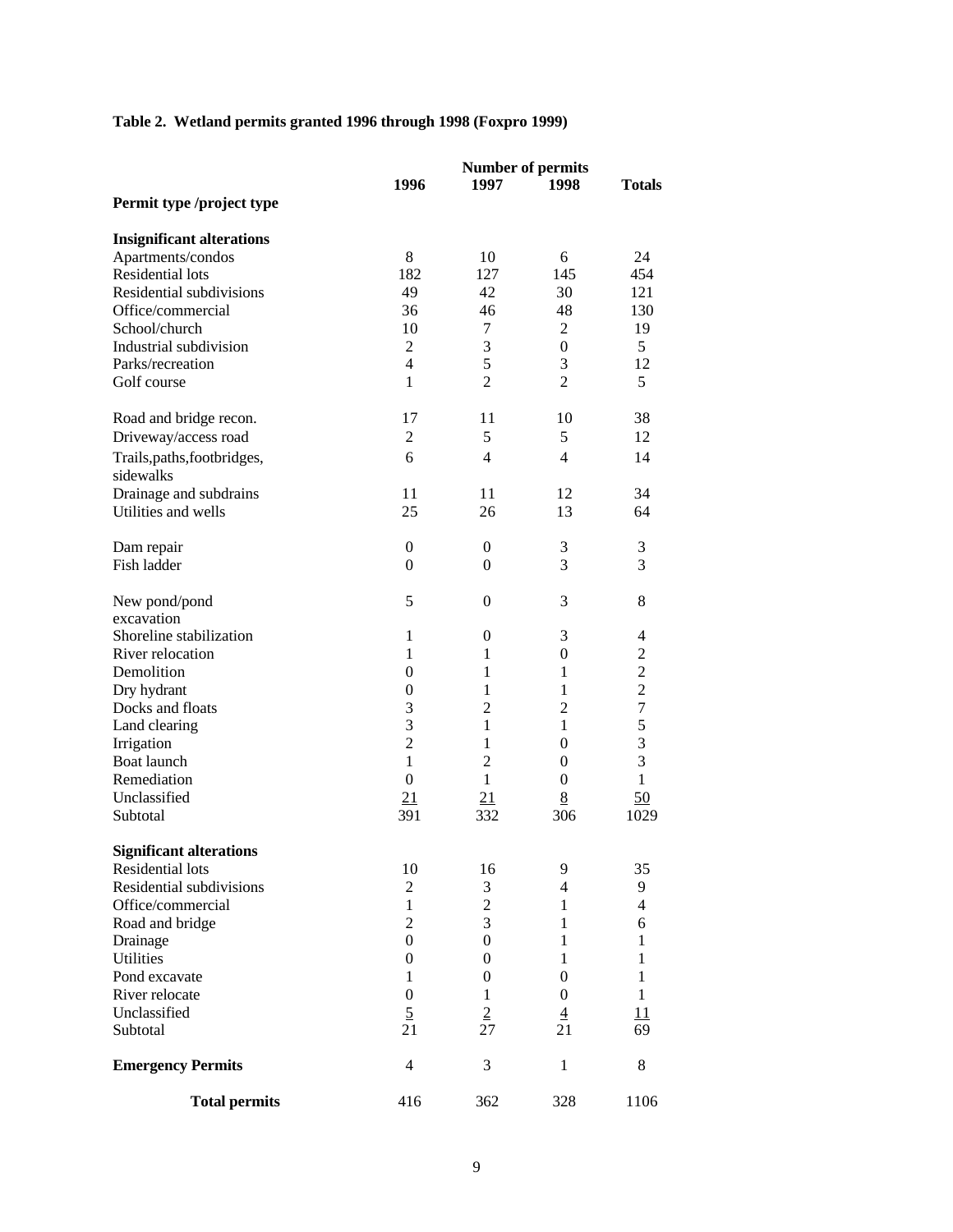In 1997, with the support of a 104(b)3 wetlands grant, OWR completed improvements to the data system to initiate computer tracking of wetland gains and losses in the permitting and compliance programs. Computerized tracking of losses and gains went on-line in January 1998. Data for calendar year 1998 indicate that 3.3 acres of wetland loss were permitted across 17 sites. All of these loss figures refer to vegetated wetlands and standing and flowing water wetlands only and do not include permitted alterations of the perimeter wetland, riverbank wetland, or floodplain. At this time, we are not able to relate the 1998 losses and gains to the actual project type.

It should also be noted that the results of a recent project to evaluate whether permit conditions are followed during site construction indicated that permit compliance is a concern and that additional losses are occurring in the field (Faneuf 1998). Therefore, total wetland loss may be somewhat higher due to unauthorized construction-related activities.

It is not possible to quantify what the statewide wetland loss would be without the Wetlands Permit Program or if all applications were approved as proposed. Rule 10.01 specifically requires applicants to avoid and minimize impacts to wetlands. This is an ongoing process that begins with the consultant and the applicant well before an application is submitted to the Program. Further avoidance and minimization happens as a result of preapplication meetings and finally avoidance and minimization occurs during the Program's review of an application.

Based upon enforcement activities, the OCI determined that in 1998, there were 8.7 acres of unauthorized wetland alteration, 1.9 acres of unauthorized alteration of rivers and streams, and 14.1 acres of unauthorized alteration of the 50-foot perimeter wetland, riverbank wetland or floodplain. A total of 5.4 acres of wetlands, 0.3 acres of rivers and streams, and 11.1 acres of perimeter wetland, riverbank wetland, and floodplain were reported restored during this period. Note that these figures reflect restorations completed in 1998 and may relate to violations initially reported in prior years. A total of 70 restoration actions were taken during 1998.

There is no data on the extent of overall wetland loss in Rhode Island. Dahl (1990) reported that Rhode Island lost 37% of its wetlands from the 1780's to the 1980's. However, the methodology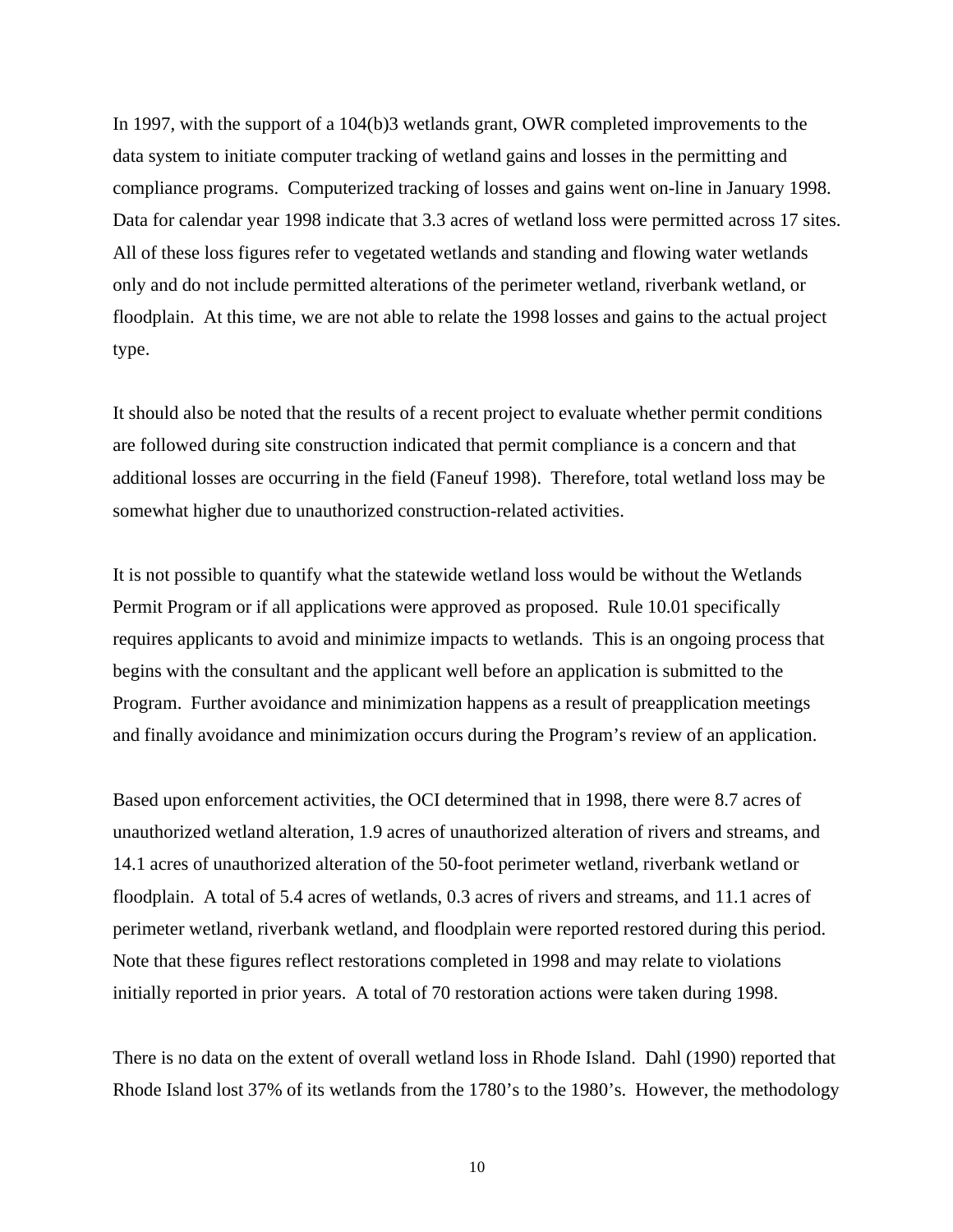used to generate this figure was seriously flawed (F. Golet, University of Rhode Island Department of Natural Resource Science; pers. comm., 1999). In the Providence metropolitan area, major wetland losses can be attributed to urbanization. In the more rural parts of the State, transportation projects and residential development have been the primary causes of wetland loss both historically and in more recent times. Parkhurst (1977) found that highway construction and residential development caused the greatest amount of wetland loss in South Kingstown between the years 1939 and 1972. Wetland loss due to agriculture in Rhode Island has been relatively minor compared to other parts of the country.

In addition to direct wetland loss there has historically been conversion of wetlands from one class to another, with the construction of dams being the primary mechanism. The construction of dams has resulted in the conversion of palustrine vegetated wetlands and riverine wetlands to open water and deepwater habitats. Over time, areas of palustrine vegetated wetland have developed at the edges of the impoundments.

#### **Other Wetland Program Initiatives**

In 1999, DEM hired a wetland policy specialist who is dedicated to wetland program development and rulemaking. The wetland policy specialist works closely with the EPA Regional Wetland Program Coordinator, the University of Rhode Island, and other wetland professionals. The DEM is presently participating in Phase I of a study with the Environmental Protection Agency, Region 1, and the University of Rhode Island Department of Natural Resources Science looking at freshwater wetland restoration opportunities and developing criteria for identification and prioritization of restoration sites. DEM is also committed to working with the EPA and other New England states on the development and implementation of a regional bioassessment study in forested wetlands in the northeast. The Watershed Approach will be the key strategy for integrating more proactive wetland protection and restoration initiatives.

DEM is working on Rule changes to facilitate wetland restoration projects and water quality improvement projects in Rhode Island, as well as changes to the application fee schedule. Finally, DEM is carefully assessing the Rules and Regulations and associated management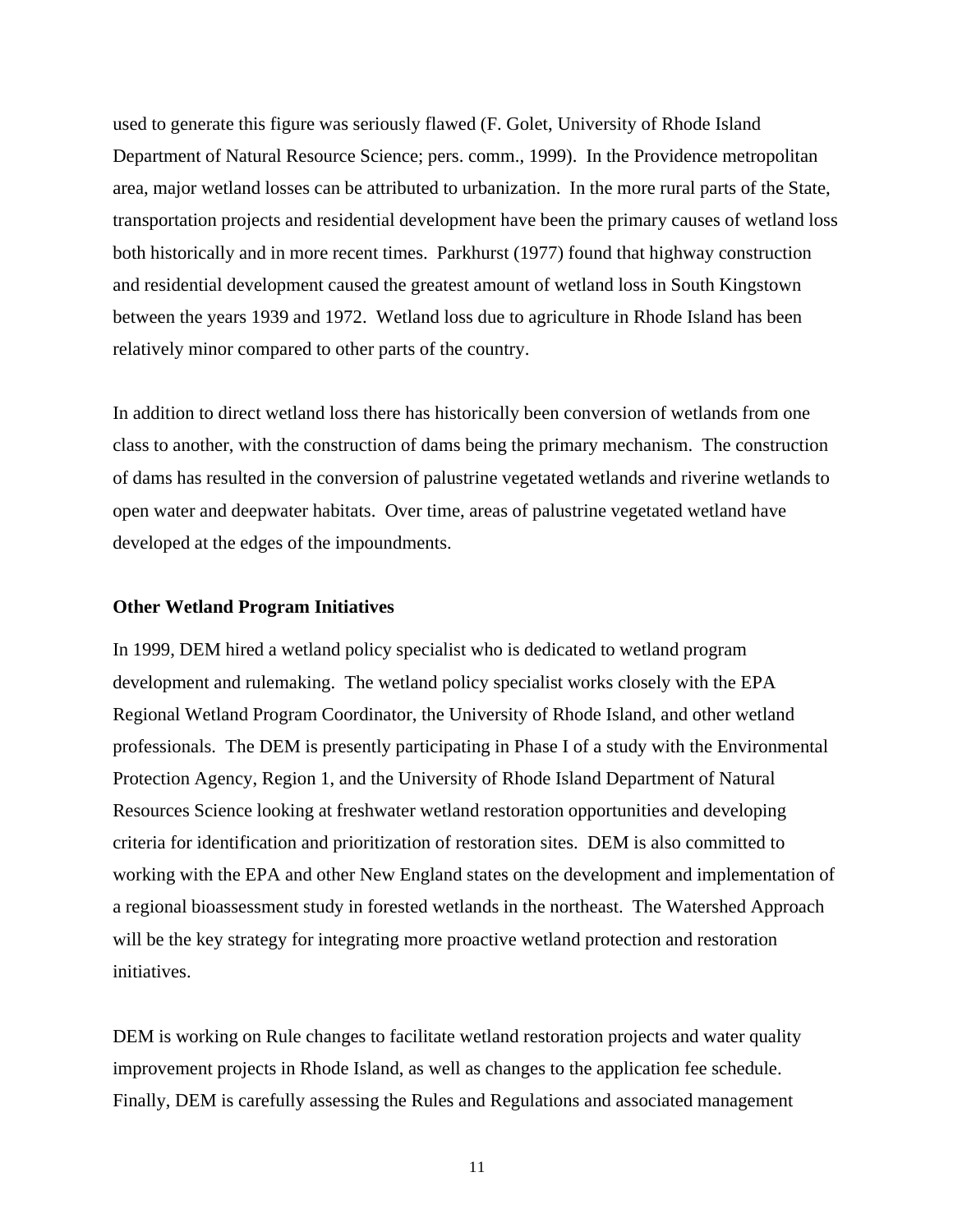procedures used in the Wetlands Program with a view toward identifying and implementing measures to improve the efficiency of the permitting process. This effort is being undertaken in conjunction with the Department-wide permit streamlining project and as an alternative to statutory reform.

## **More Information**

For more information about wetland protection and management in Rhode Island contact:

Ms. M. Carolyn Murphy Department of Environmental Management Office of Water Resources, Watersheds and Standards Section 235 Promenade Street, Providence, RI 02908. (401) 222-4700 ext. 7208 or e-mail: cmurphy@dem.state.ri.us

More about the DEM can found at the Department's website at www.state.ri.us/dem.

## **References**

- Cowardin, L.M., V. Carter, F.C. Golet, and E.T. La Roe. 1979. Classification of wetlands and deepwater habitats of the United States. U.S. Fish and Wildlife Service. FWS/OBS-79/31. Washington, D.C. 131 pp.
- Dahl, T. E. 1990. Wetland losses in the United States 1780's to 1980's. U.S. Department of the Interior, Fish and Wildlife Service, Washington, D.C.
- Environmental Lab. 1987. Corps of Engineers wetlands delineation manual. Technical Report Y-87-1. U.S. Army Corps of Engineer Waterway Experiment Station, Vicksburg, Mississippi. 100pp. plus appendices.
- Faneuf, B. B. 1998. Assessing permit conformance with Rhode Island Fresh Water Wetlands Regulations. Office of Water Resources, Department of Environmental Management, Providence, RI. 22pp.
- Murphy, M.C. and F. C. Golet. 1998. Development of revisions to the State of Rhode Island's freshwater wetland regulations. Final Report. Department of Natural Resources Science, University of Rhode Island, Kingston, RI. 143 pp.
- Parkhurst, J. A. 1977. Freshwater wetland dynamics and related impacts on wildlife in South Kingstown, Rhode Island, 1939-1972. M.S. Thesis, Univ. Rhode Island, Kingston. 104pp.